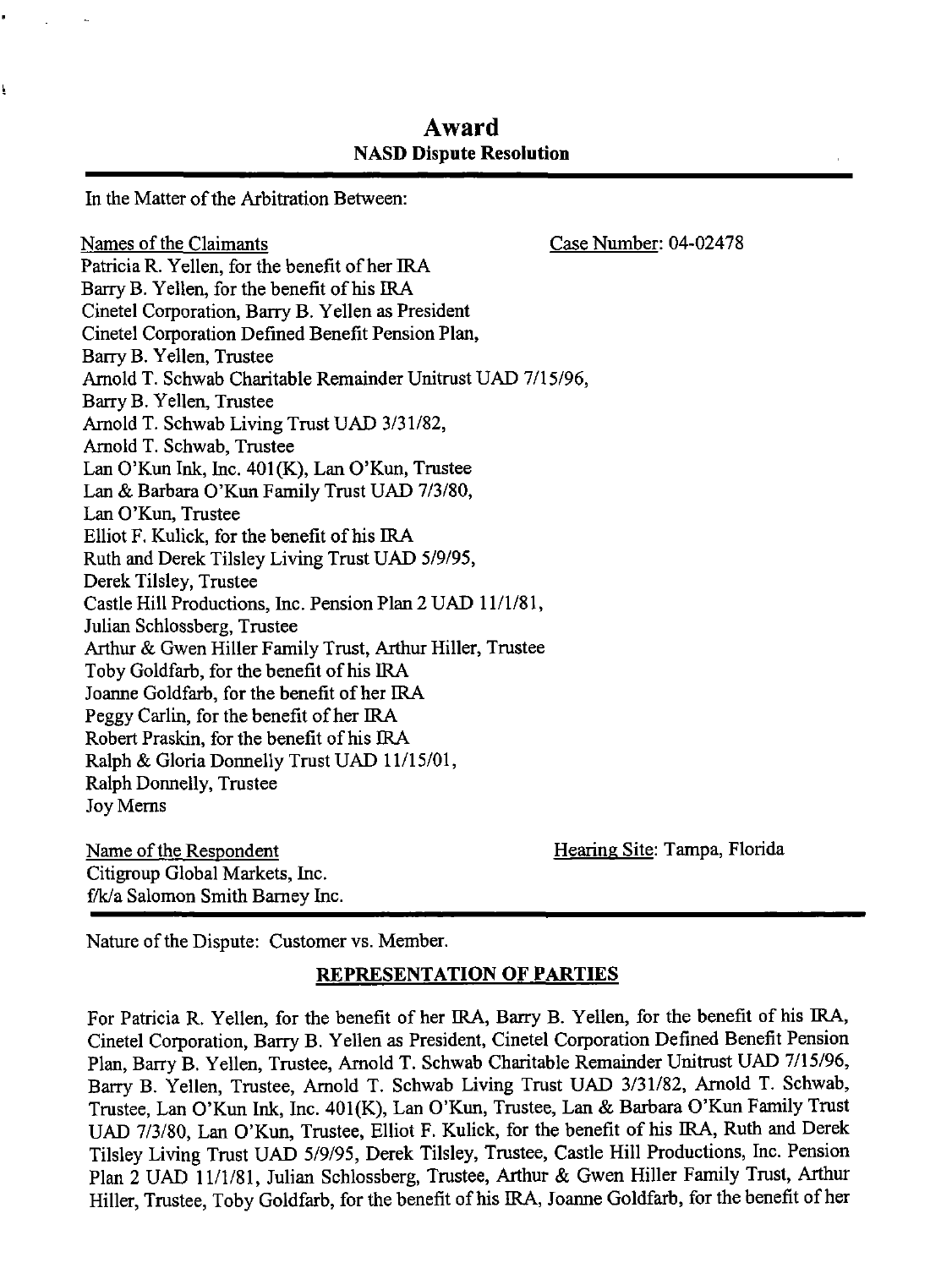NASD Dispute Resolution Arbitration No. 04-02478 Award Page 2 of 6

IRA, Robert Praskin IRA, Ralph & Gloria Donnelly Trust UAD 11/15/01, Ralph Donnelly, Trustee, and Joy Mems, hereinafter collectively referred to as "Claimants": Thomas A. Hargett, Esq. Maddox, Hargett & Caruso, P.C. Fishers, Indiana and Jeffrey Pombert, Esq., Page Perry, L.L.C., Altanta, Georgia.

For Citigroup Global Markets, Inc., f/k/a Salomon Smith Barney Inc.("Citigroup"), hereinafter referred to as "Respondent": Tucker H. Byrd, Esq. and Jacqueline Becerra, Esq., Greenberg Traurig, P.A., Miami, Florida.

## CASE INFORMATION

Statement of Claim filed on or about: April 7, 2004.

Claimants Patricia R. Yellen, for the benefit of her IRA, Barry B. Yellen, for the benefit of his IRA, Cinetel Corporation, Barry B. Yellen as President, Cinetel Corporation Defined Benefit Pension Plan, Barry B. Yellen, Trustee, and Arnold T. Schwab Charitable Remainder Unitrust UAD 7/15/96, Barry B. Yellen, Trustee, signed the Uniform Submission Agreement: March 31, 2004.

Claimants Lan O'Kun Ink, Inc., Lan O'Kun, Trustee, Lan & Barbara O'Kun Family Trust UAD 7/3/80, Lan O'Kun, Trustee, Castle Hill Productions, Inc. Pension Plan 2 UAD 11/1/81, Julian Schlossberg, Trustee, and Arthur & Gwen Hiller Family Trust, Arthur Hiller, Trustee signed the Uniform Submission Agreement: March 26, 2004.

Claimants Ruth and Derek Tilsley Living Trust UAD 5/9/95, Derek Tilsley, Trustee, Toby Goldfarb, for the benefit of his IRA, Joanne Goldfarb, for the benefit of her IRA, Robert Praskin, for the benefit of his IRA, and Joy Merns signed the Uniform Submission Agreement: March 24, 2004.

Claimants Arnold T. Schwab Living Trust UAD 3/31/82, Arnold T. Schwab, Trustee, Peggy Carlin, for the benefit of her IRA, and Ralph & Gloria Donnelly Trust UAD 11/15/01, Ralph Donnelly, Trustee signed the Uniform Submission Agreement: March 23, 2004.

Richard J. Medalie, POA for Claimant Elliot F. Kulick, for the benefit of his IRA, signed but did not date the Uniform Submission Agreement.

Respondent Citigroup signed the Uniform Submission Agreement: May 20, 2004.

Motion to Dismiss Claims Brought by The Schwab Charitable Trust filed by Respondent Citigroup on or about: May 2, 2005.

Response in Opposition to Respondent Citigroup's Motion to Dismiss Claims Brought by The Schwab Charitable Trust, with incorporated request for monetary sanction, filed by Claimants on or about: May 10, 2005.

## CASE SUMMARY

Claimants alleged the following causes of action in the Statement of Claim: 1) misrepresentation of material facts; 2) omission of material facts; 3) improper research recommendations; 4) failure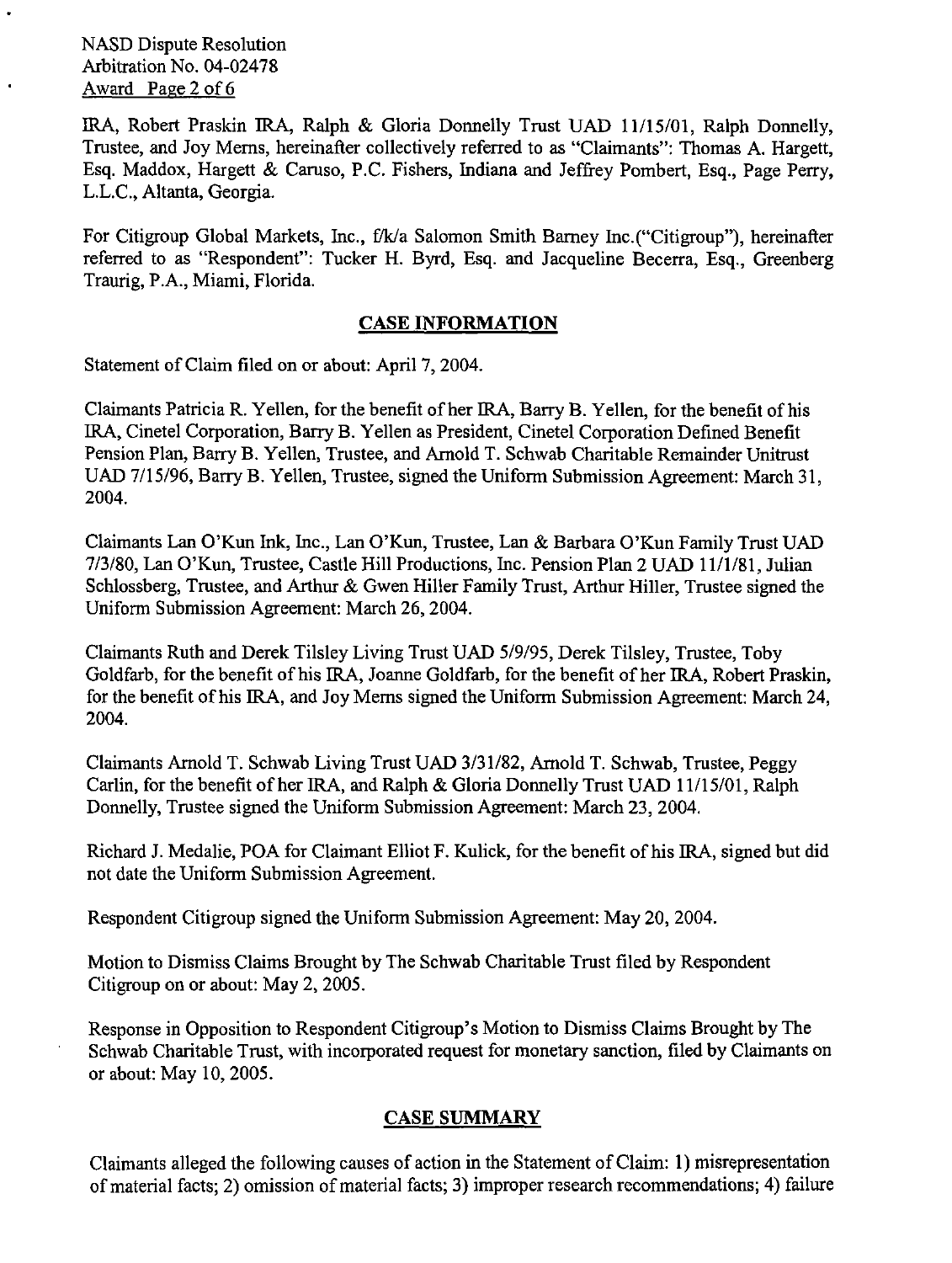NASD Dispute Resolution Arbitration No. 04-02478 Award Page 3 of 6

to supervise; 5) violations of New Hampshire common law: a) fraud; b) negligence; c) breach of contract; d) breach of fiduciary duty; and e) respondeat superior; 6) violations of the New Hampshire Securities Act, Sections 421-B:3 (I), 421-B:3 (III), and 421-B:25 (III); 7) violations of New York Stock Exchange Rules 401, 405, and 342; 8) violations of American Stock Exchange Rules 16, 411, and 320; and 9) violations of NASD Conduct Rules 2110, 2120, 2210, and 3010. The causes of action relate to Claimants' common stock and option investments in WorldCom, Inc.

Unless specifically admitted in its Answer, Respondent Citigroup denied the allegations made in the Statement of Claim and asserted various affirmative defenses.

## RELIEF REQUESTED

Claimants requested: 1) compensatory damages in the amount of \$1,742,187.00; 2) pre-judgment interest; 3) post-judgment interest; 4) attorney's fees; 5) costs; 6) punitive damages; 7) forum fees; and, 8) such other and further relief as the undersigned arbitrators (the "Panel") deemed just and proper.

Respondent Citigroup requested: 1) dismissal of the Statement of Claim, with prejudice; 2) attorneys' fees; and, 3) costs.

## OTHER ISSUES CONSIDERED AND DECIDED

On or about May 20, 2005, the Panel issued an Order that denied Respondent Citigroup's Motion to Dismiss Claims Brought by The Schwab Charitable Trust, without prejudice, and denied Claimants' Request for Monetary Sanction, without prejudice.

At the conclusion of the first set of evidentiary hearings, the parties stipulated and the Panel agreed to view video depositions to be included as part of the record in this matter. The parties further stipulated to compensate the Panel for three additional hearing sessions in connection herewith.

During the evidentiary hearing and at the close of the Claimants' case, Respondent made an ore tenus Motion to Dismiss. The Panel denied Respondent's motion, without prejudice.

The parties agreed that the Award in this matter may be executed in counterpart copies or that a handwritten, signed Award may be entered.

## AWARD

After considering the pleadings, the testimony and evidence presented at the hearing, and the post-hearing submissions, if any, the Panel has decided in full and final resolution of the issues submitted for determination as follows:

Respondent is liable on the claim of violations of the New Hampshire Securities Act. Respondent shall pay to Claimants, as a group, compensatory damages in the amount of \$462,500.00, plus uncompounded interest at a rate of 4% per annum accruing from May 1, 2002, until the date of payment of the Award.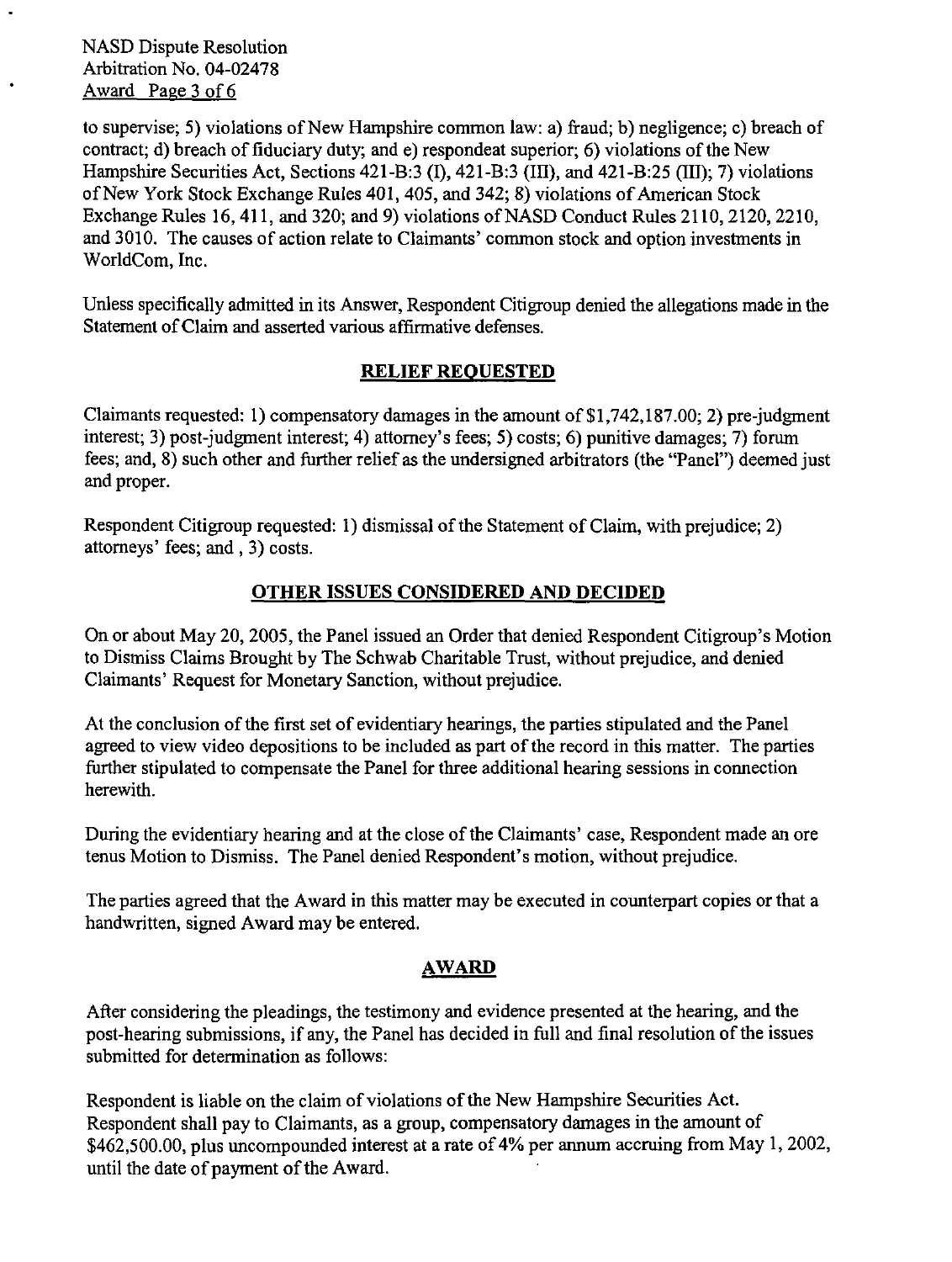NASD Dispute Resolution Arbitration No. 04-02478 Award Page 4 of 6

The parties' requests for attorneys' fees are denied and each party shall pay its own attorneys' fees.

Any and all claims for relief not specifically addressed herein, including the Claimants' request for punitive damages, are denied.

## FEES

Pursuant to the NASD Code of Arbitration Procedure (the "Code"), the following fees are assessed:

## Filing Fees

|                          | NASD Dispute Resolution will retain or collect the non-refundable filing fees for each claim: |               |  |
|--------------------------|-----------------------------------------------------------------------------------------------|---------------|--|
| Initial claim filing fee |                                                                                               | $=$ \$ 500.00 |  |

## Member Fees

Member fees are assessed to each member firm that is a party in these proceedings or to the member firm that employed the associated person at the time of the events giving rise to the dispute. Accordingly, Respondent Citigroup is a member firm and a party.

| Member surcharge        | $=$ \$2,800.00 |
|-------------------------|----------------|
| Pre-hearing process fee | $=$ \$750.00   |
| Hearing process fee     | $=$ \$5,000.00 |
| Total Member Fees       | $=$ \$8,550.00 |

## Adjournment Fees

Adjournments granted during these proceedings for which fees were assessed:

June 13-17, 2005, June 27-July 1, 2005, joint request for adjournment to mediate outside NASD.

The Panel has assessed the adjournment fee in the amount of \$1,200.00 as follows: \$600.00 to Claimants, jointly and severally \$600.00 to Respondent Citigroup

## Three-Day Cancellation Fees

Fees apply when a hearing on the merits is postponed or settled within three business days before the start of a scheduled hearing session:

No three-day cancellation fees were incurred in this matter.

## Iniunctive Relief Fees

Injunctive relief fees are assessed to each member or associated person who files for a temporary injunction in court. Parties in these cases are also assessed arbitrator travel expenses and costs when an arbitrator is required to travel outside his or her hearing location and additional arbitrator honoraria for the hearing for permanent injunction. These fees, except the injunctive relief surcharge, are assessed equally against each party unless otherwise directed by the Panel.

No injunctive relief fees were incurred in this matter.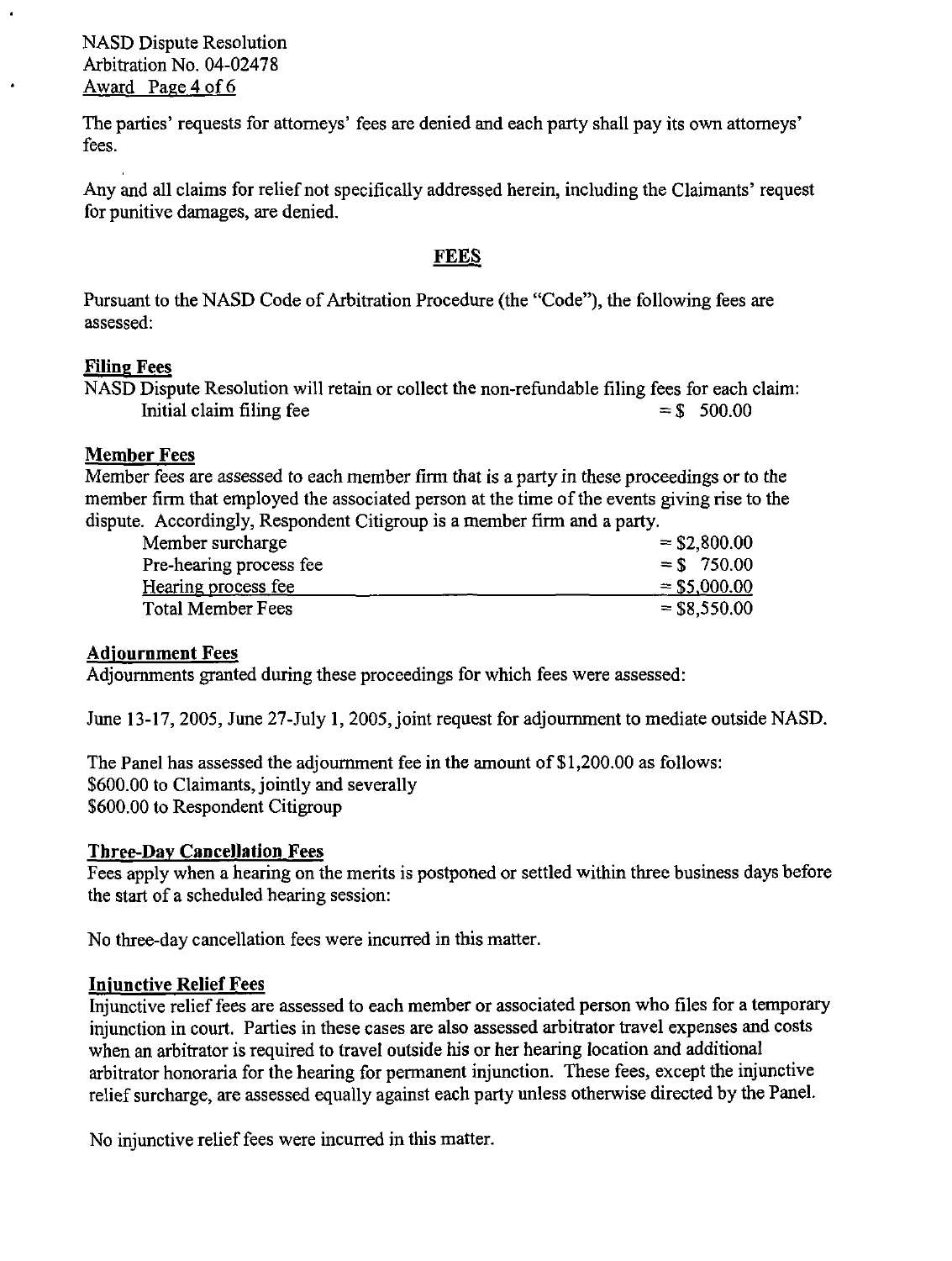NASD Dispute Resolution Arbitration No. 04-02478 Award Page 5 of 6

 $\ddot{\phantom{0}}$ 

### Forum Fees and Assessments

The Panel has assessed forum fees for each session conducted. A session is any meeting between the parties and the arbitrators, including a pre-hearing conference with the arbitrators, that lasts four (4) hours or less. Fees associated with these proceedings are: One (1) Pre-hearing session with a single arbitrator  $\omega$  \$450.00/session = \$ 450.00 Pre-hearing conference: May 12, 2005 1 session Two (2) Pre-hearing sessions with the Panel  $\omega$  \$1,200.00/session = \$ 2,400.00 Pre-hearing conferences: July 26, 2004 1 session June 17, 2005 Twenty (20) Hearing sessions  $\omega$  \$1,200.00/session  $=$  \$24,000.00  $=$  \$24,000.00 Hearing Dates: March 13, 2006 2 sessions March 13, 2006  $2$  sessions March 14, 2006 2 sessions March 15, 2006 3 sessions March 16, 2006 3 sessions March 17, 2006 2 sessions April 28, 2006 3 sessions May 1, 2006 3 sessions May 2, 2006 2 sessions

Total Forum Fees  $= $26,850.00$ 

The Panel assessed the total forum fees in the amount of \$26,850.00 to Respondent.

## Administrative Costs

Administrative costs are expenses incurred due to a request by a party for special services beyond the normal administrative services. These include, but are not limited to, additional copies of arbitrator awards, copies of audio transcripts, retrieval of documents from archives, interpreters, and security.

No administrative costs were incurred in this matter.

#### Fee Summary

Claimants are jointly and severally liable for:

| Initial Filing Fee                         | 500.00<br>$=$ \$ |
|--------------------------------------------|------------------|
| Adjournment Fee                            | 600.00<br>$=$ \$ |
| <b>Total Fees</b>                          | $= $1,100.00$    |
| Less payments                              | $= $1,100.00$    |
| Balance Due NASD Dispute Resolution        | 0.00<br>$=$ \$   |
| Respondent Citigroup is solely liable for: |                  |
| Member Fees                                | $=$ \$ 8,550.00  |
| Adjournment Fee                            | 600.00<br>$=$ \$ |
| Forum Fees                                 | $=$ \$26,850.00  |
| <b>Total Fees</b>                          | $=$ \$36,000.00  |
|                                            |                  |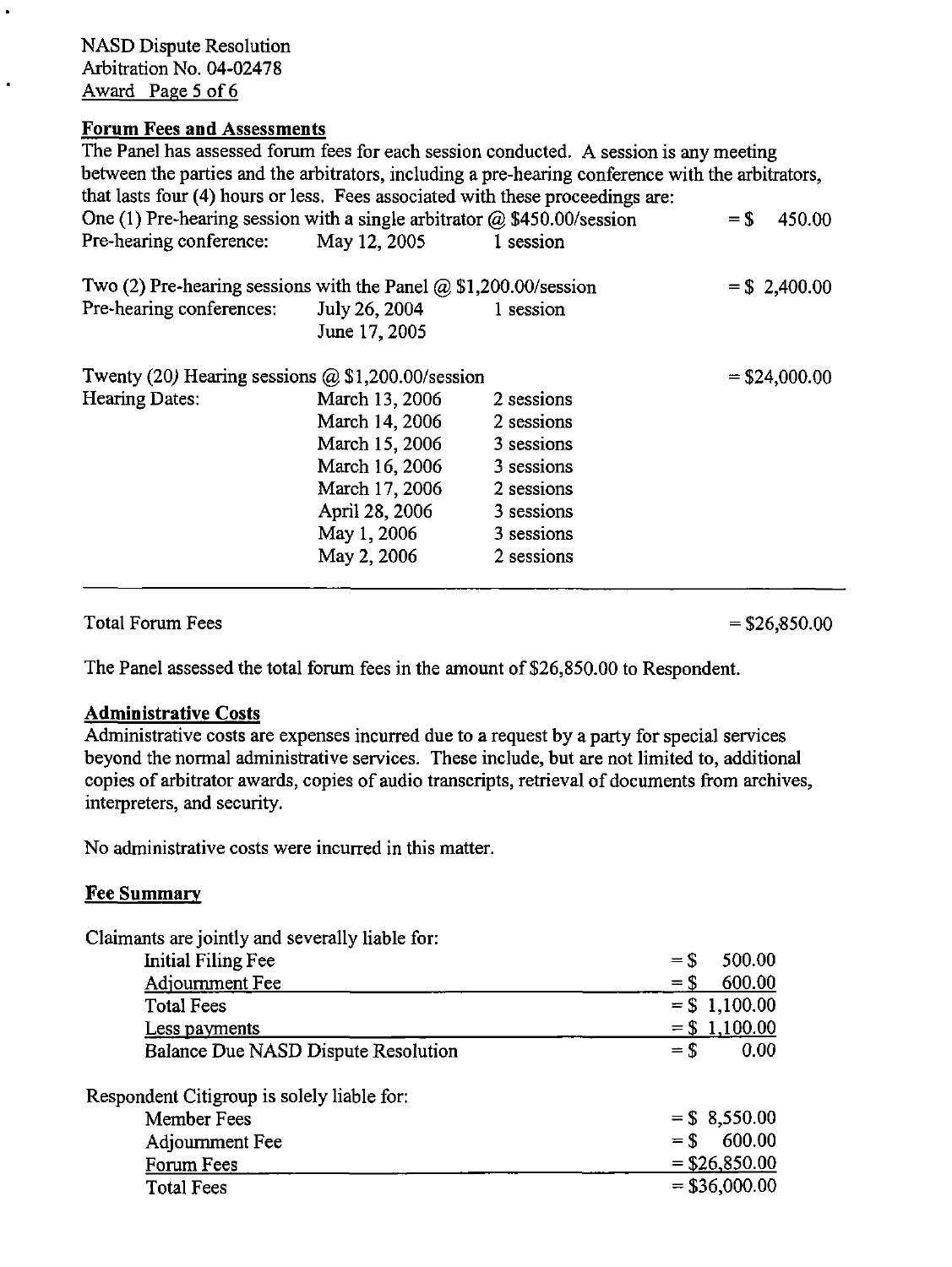NASD Dispute Resolution Arbitration No. 04-02478 Award Page 6 of 6

| Less payments                       | $=$ \$ 8,550.00 |
|-------------------------------------|-----------------|
| Balance Due NASD Dispute Resolution | $= $27,450.00$  |

All balances are payable to NASD Dispute Resolution and are due upon receipt pursuant to Rule  $10330(g)$  of the Code.

## ARBITRATION PANEL

| Gayle B. Carlson, Esq. | $\sim$                   | Public Arbitrator, Presiding Chairperson |
|------------------------|--------------------------|------------------------------------------|
| Richard Lee Klein      | $\overline{\phantom{0}}$ | Public Arbitrator                        |
| Patrick D. King        | $\sim$                   | Non-Public Arbitrator                    |

## Concurring Arbitrators' Signatures

ģ,

 $\bullet$ 

/s/ May 8, 2006 Gayle B. Carlson, Esq. Signature Date Public Arbitrator, Presiding Chairperson

/s/ May 10, 2006 Richard Lee Klein Signature Date Public Arbitrator

Arrick D. King May 8, 2006<br>
Patrick D. King Signature Date  $P$ atrick D. King Non-Public Arbitrator

May 9, 2006 Date of Service (For NASD Dispute Resolution office use only)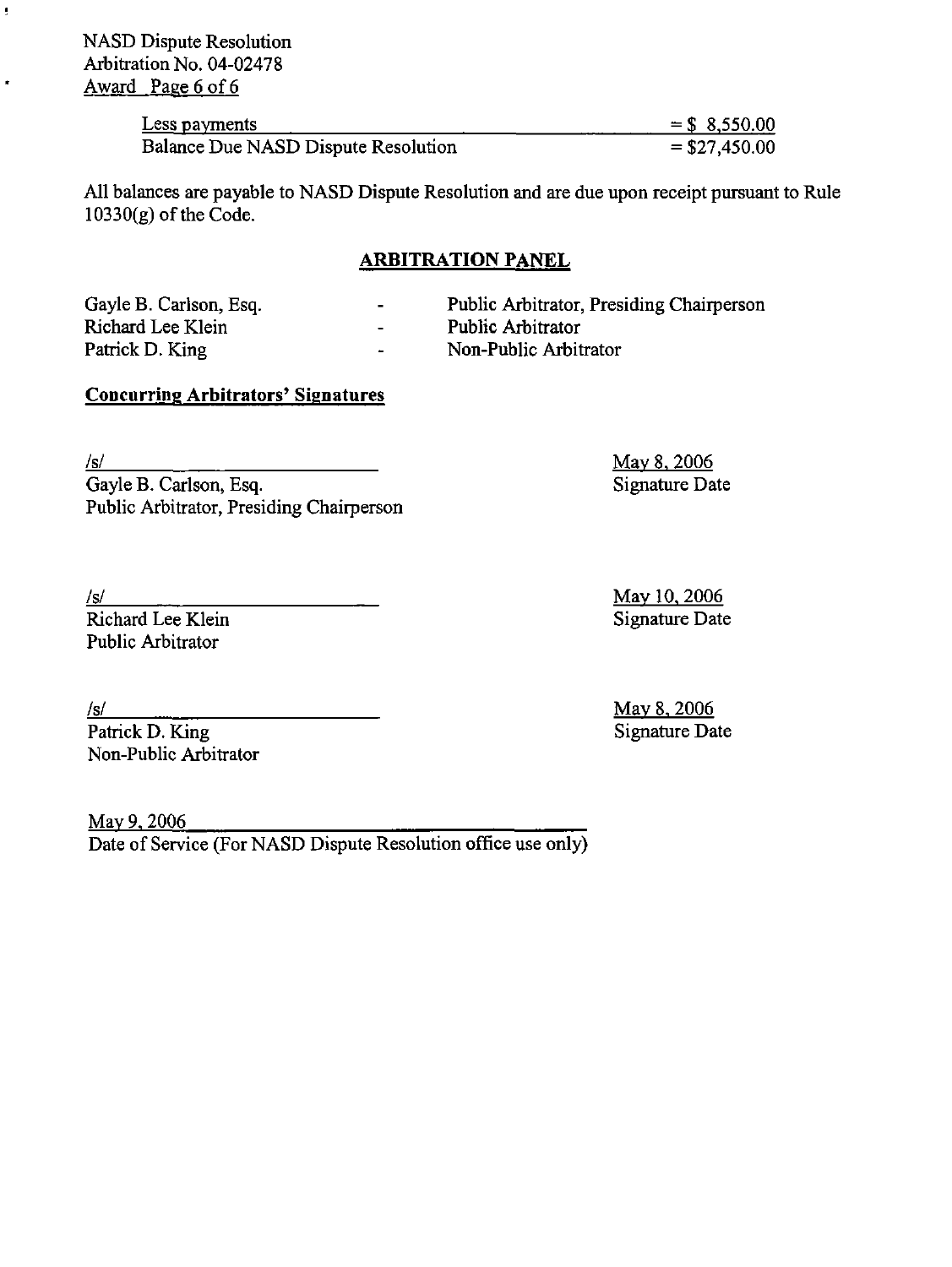$\mathbf{I}$ 

NASD Dispute Resolution Arbitration No. 04-02478 Award Page 6 of 6

| Less payments                       | $=$ \$ 8,550.00 |
|-------------------------------------|-----------------|
| Balance Due NASD Dispute Resolution | $=$ \$27,450.00 |

All balances are payable to NASD Dispute Resolution and are due upon receipt pursuant to Rule  $10330(g)$  of the Code.

#### ARBITRATION PANEL

Richard Lee Klein - Public Arbitrator -

- Gayle B. Carlson, Esq. Public Arbitrator, Presiding Chairperson<br>Richard Lee Klein Public Arbitrator
	-
- Patrick D. King  **Non-Public Arbitrator**

## Concurring Arbitrators' Signatures

Clayle B. Carlson<br>Gayle B. Carlson, Esq. Signature Date Osayle B. Careson

Public Arbitrator, Presiding Chairperson

Richard Lee Klein Signature Date Public Arbitrator

Patrick D. King Signature Date Non-Public Arbitrator

Date of Service (For NASD Dispute Resolution office use only)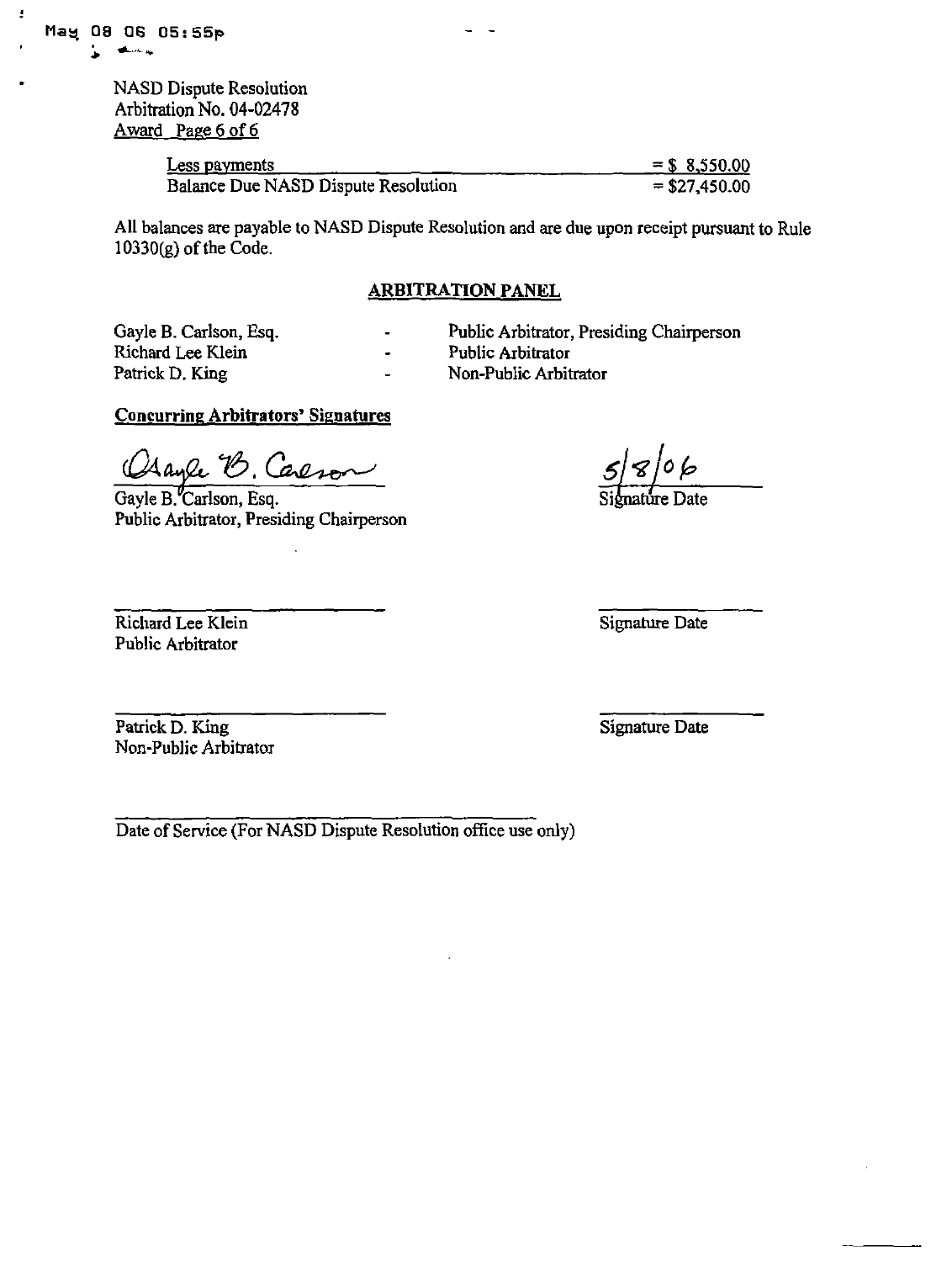NASD Dispute Resolution Arbitration No. 04-02478 Award Page 6 of 6

ł

 $\bullet$ 

| Loss payments                       | $-$ \$ 8.550.00 |
|-------------------------------------|-----------------|
| Balance Due NASD Dispute Resolution | $=$ \$27,450.00 |

 $\sim 100$  km  $^{-1}$ 

 $\sim$ 

All balances arc payable to NASD Dispute Resolution and are due upon receipt pursuant to Rule 10330(e) of the Code,

#### **ARBITRATION PANEL**

Gayle B. Carlson, Esq. Richard Lee Klein Patrick D.King

- Public Arbitrator, Presiding Chairperson
- Public Arbitrator Non-Public Arbitrator
- $\ddot{\phantom{1}}$

 $\ddot{\phantom{1}}$  $\bar{\mathbf{z}}$ 

# Concurring Arbitrators' Signatures

Gayle B. Carlson, Esq. Public Arbitrator, Presiding Chairperson

Richard Lee Klein

Public Arbitrator

Signature Date

Sigoafure Date

Patrick D. King Signature Date Non-Public Arbitrator

Date of Service (For NASD Dispute Resolution office use only)